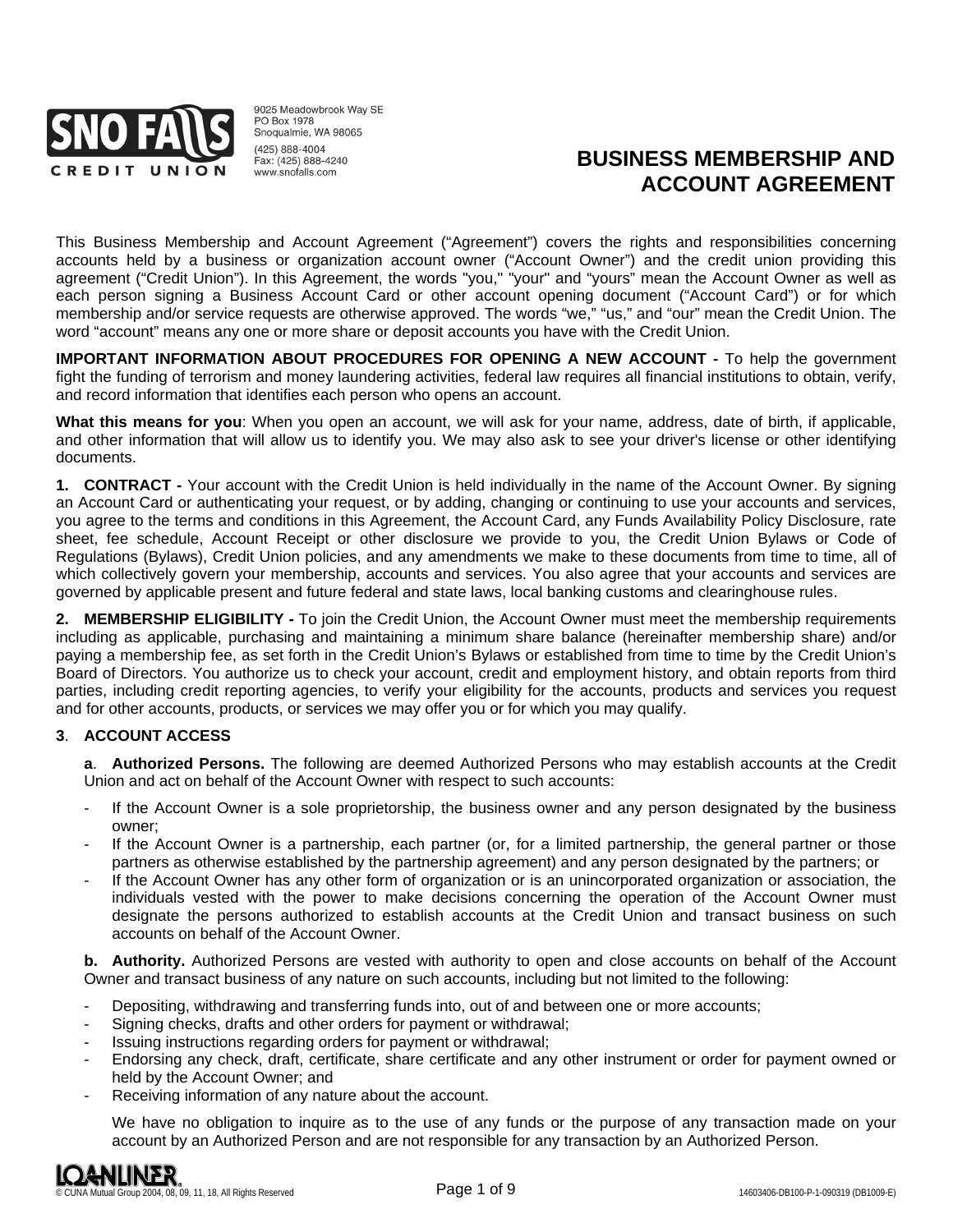We will not be liable for refusing to honor any item or instruction if we believe the signature is not genuine. It is your responsibility to provide us with specimen signatures of all Authorized Persons and to inform us immediately in writing of any changes. If you have authorized the use of a facsimile signature of any Authorized Person, we may honor any document that appears to bear the facsimile signature.

**c. Access Options.** You may access your account in any manner we permit including, for example, in person at one of our branch offices, at an ATM or point-of-sale device, or by mail, telephone, automatic transfer, internet access, or mobile application. Authorized Persons may execute additional agreements and documents we require to access, transact business on and otherwise exercise authority over your account. We may return as unpaid any check or draft drawn on a form we do not provide. Any losses, expenses or fees we incur as a result of handling such a check or draft will be charged to your account.

**d. Credit Union Examination.** We may disregard information on any check or draft, other than the signature of the drawer, the amount of the item and any magnetic encoding. You agree we do not fail to exercise ordinary care in paying an item solely because our procedures do not provide for sight examination of items.

**4. DEPOSIT OF FUNDS REQUIREMENTS -** Funds may be deposited to your accounts in any manner approved by the Credit Union and in accordance with any requirements set forth on our business account rate sheet and fee schedule. We have the right to refuse any deposit, limit the amount that may be offered for deposit, and return all or any part of a deposit. Deposits made by mail, at night depositories or other unstaffed facilities are not our responsibility until we receive them.

**a. Endorsements.** We may accept transfers, checks, drafts, and other items for deposit into any of your accounts if they are made payable to or to the order of the Account Owner, even if they are not endorsed. If an insurance, government, or other check or draft requires an endorsement, we may require that it be endorsed as set forth on the item. We may but are not required to accept, whether for cash or other value, checks, drafts, or items made payable to the Account Owner, provided such items are endorsed with an original or facsimile signature of an Authorized Person. Endorsements must be made on the back of the check or draft within 1½ inches from the top edge, although we may accept endorsements outside this space. However, any loss we incur due to a delay or processing error resulting from an irregular endorsement or other markings by you or any prior endorser will be your responsibility. If we offer a remote deposit capture service and you have been approved to use the service to make deposits to your account, you agree that, prior to transmitting check or draft images, you will restrictively endorse each original check or draft in accordance with any other agreement with us that governs this service. **For accounts held at credit unions located in New York:** If a check, draft, or item that is payable to two (2) or more persons is ambiguous as to whether it is payable to either or both, we will process the check, draft, or item as though it is payable to all such persons. **For accounts held at credit unions located in states other than New York:** If a check, draft or other item that is payable to two or more persons is ambiguous as to whether it is payable to either or both, we may process the check, draft or item as though it is payable to either person.

**b. Collection of Items.** We act only as your agent, and we are not responsible for handling items for deposit or collection beyond the exercise of ordinary care. We are not liable for the loss of an item in transit or the negligence of any correspondent. Each correspondent will only be liable for its own negligence. We may send any item for collection. Items drawn on an institution located outside the United States are handled on a collection basis only. You waive any notice of nonpayment, dishonor, or protest regarding items we purchase or receive for credit or collection to your account. We reserve the right to pursue collection of previously dishonored items at any time, including giving a payor financial institution extra time beyond any midnight deadline limits.

**c. Restrictive Legends.** Some checks and drafts contain restrictive legends or similar limitations on the front of the item. Examples of restrictive legends include "two signatures required," "void after 60 days," and "not valid over \$500.00." We are not liable for payment of any check or draft contrary to a restrictive legend or other limitation contained in or on the item unless we have specifically agreed in writing to the restriction or limitation.

**d. Final Payment.** All items and Automated Clearinghouse (ACH) transfers credited to your account are provisional until we receive final payment. If final payment is not received, we may charge your account for the amount of such items and impose a return item fee on your account. Any collection fees we incur may also be charged to your account. We reserve the right to refuse or return any item or funds transfer.

**e. Direct Deposits.** We may offer direct deposit services, including preauthorized deposits (e.g. payroll checks, Social Security or retirement checks, or other government checks) or preauthorized transfers from other accounts. You must authorize direct deposits by completing a separate authorization document. You must notify us if you wish to cancel or change a direct deposit or preauthorized transfer. Any cancellation or change will become effective once we receive notice from you and have a reasonable period of time to act on your request. If we are required to reimburse a government agency for any benefit payment directly deposited into your account, we may deduct the amount returned from any of your accounts, unless prohibited by law. If your account is overdrawn, you authorize us to deduct the amount your account is overdrawn from any deposit, including deposits of government payments or benefits.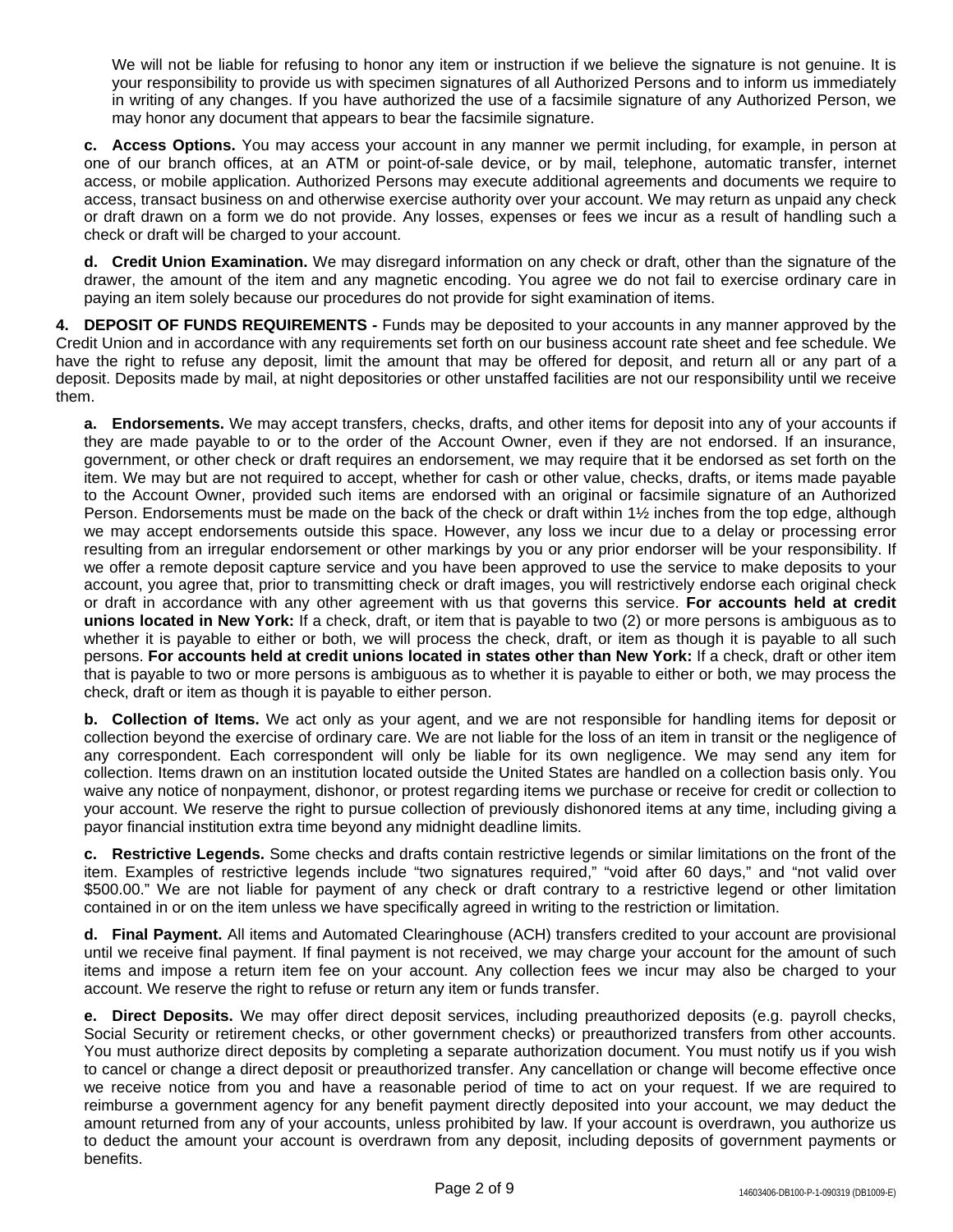**f. Crediting of Deposits.** Deposits will be credited to your account on the day we consider them received as stated in our Funds Availability Policy Disclosure.

**5. FUNDS TRANSFERS -** Funds transfers we permit that are subject to Article 4A of the Uniform Commercial Code, including Automated Clearinghouse (ACH) credit transactions and wire transfers, will be subject to such provisions of the Uniform Commercial Code as enacted by the state where the main office of the Credit Union is located, except as otherwise provided in this Agreement. ACH transfers are subject to rules of the National Automated Clearinghouse Association (NACHA). If we execute requests for funds transfers by Fedwire, such transfers are subject to the Federal Reserve Board's Regulation J.

**a. Authorization for Transfers/Debiting of Accounts.** Any Authorized Person is authorized to make or order funds transfers to or from your account. We will debit your account for the amount of a funds transfer and will charge your account for any fees related to the transfer.

**b. Right to Refuse to Make Transfers/Limitation of Liability.** Unless we agree otherwise in writing, we reserve the right to refuse to execute any payment order to transfer funds to or from your account. We are not obligated to execute any payment order to transfer funds out of your account if the amount of the requested transfer plus applicable fees exceeds the available funds in your account. We are not liable for errors, delays, interruptions or transmission failures caused by third parties or circumstances beyond our control, including mechanical, electronic or equipment failure. In addition, we will not be liable for consequential, special, punitive or indirect loss or damage you may incur in connection with funds transfers to or from your account.

**c. No Notice Required.** We will not provide you with notice when funds transfers are credited to your account. You will receive notice of such credits on your account statements. You may contact us to determine whether a payment has been received.

**d. Interest Payments.** If we fail to properly execute a payment order and such action results in a delay in payment to you, applicable law requires that we pay you interest for the period of delay. Based on your account type, we will pay you such interest in the form of dividend or interest payments, whichever applies. You agree that the dividend or interest rate paid to you will be based on the lowest nominal dividend or interest rate we were paying on any account during that period.

**e. Provisional Credit for ACH Transactions.** We may provisionally credit your account for an ACH transfer before we receive final settlement. If we do not receive final settlement, we may reverse the provisional credit or require you to refund us the amount provisionally credited to your account, and the party originating the transfer will not be considered to have paid you.

**f. Payment Order Processing and Cut-off Times.** Payment orders we accept will be executed within a reasonable time of receipt. Unless we have agreed otherwise in writing, a payment order may not necessarily be executed on the date it is received or on a particular date you specify. Cut-off times may apply to the receipt, execution and processing of funds transfers, payment orders, cancellations, and amendments. Funds transfers, payment orders, cancellations, and amendments received after a cut-off time may be treated as having been received on the next funds transfer business day. Information about any cut-off times is available upon request. From time to time, we may need to temporarily suspend processing of a transaction for greater scrutiny of verification in accordance with applicable law. This action may affect settlement or availability of the transaction.

**g. Identifying Information.** If your payment order identifies the recipient and any financial institution by name and account or other identifying number, the Credit Union and any other financial institutions facilitating the transfer may rely strictly on the account or other identifying number, even if the number identifies a different person or financial institution.

**h. Amendments and Cancellations of Payment Orders.** Any Authorized Person may amend or cancel a payment order regardless of whether that person initiated the order. We may refuse requests to amend or cancel a payment order that we believe will expose the Credit Union to liability or loss. Any request to amend or cancel a payment order that we accept will be processed within a reasonable time after it is received. You agree to hold us harmless from and indemnify us for all losses and expenses resulting from any actual or attempted amendment or cancellation of a payment order.

**i. Security Procedures.** We may require you to follow a security procedure to execute, amend or cancel a payment order so that we may verify the authenticity of the order, amendment or cancellation. You agree that the security procedure established by separate agreement between you and the Credit Union is commercially reasonable. If you refuse to follow a commercially reasonable security procedure that we offer, you agree to be bound by any payment order, whether authorized or not, that is issued in your name and accepted by us in good faith in accordance with the security procedure you choose.

**j. Duty to Report Unauthorized or Erroneous Funds Transfers.** You must exercise ordinary care to identify and report unauthorized or erroneous funds transfers on your account. You agree that you will review your account(s) and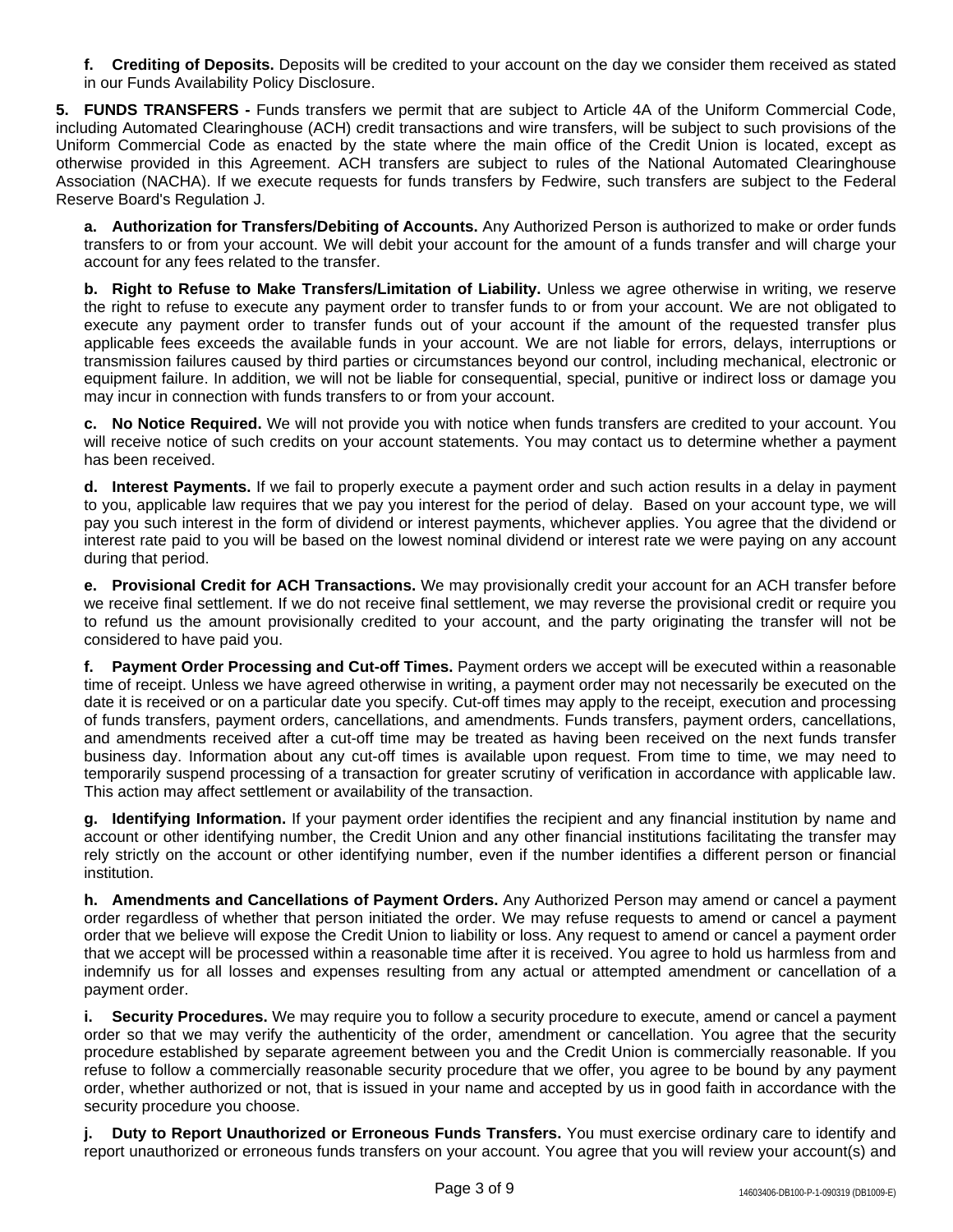periodic statement(s). You further agree you will notify us of any unauthorized or erroneous transfers within the time frames described in the "Statements" section of this Agreement.

**k. Recording Telephone Requests.** You agree that we may record payment order, amendment and cancellation requests as permitted by applicable law.

**6. ACCOUNT RATES AND FEES -** We pay account earnings and assess fees against your account as set forth in our business account rate sheet and fee schedule. We may change our business account rate sheet and fee schedule at any time and will notify you as required by law.

**7. TRANSACTION LIMITATIONS -** We reserve the right to restrict withdrawals or transfers from your account and shall not be liable for any restrictive action we take regarding withdrawals, transfers, or the payment or non-payment of checks and drafts, except those damages which may arise solely as a result of the Credit Union's negligence.

**a. Withdrawal Restrictions.** We permit withdrawals if your account has a sufficient available balance to cover the full amount of the withdrawal, and may otherwise honor withdrawal requests in accordance with our overdraft policies or any overdraft protection service you have established with us. Checks and drafts or other transfers or payment orders which are drawn against insufficient available funds may be subject to a fee as set forth in our business account fee schedule. If there are sufficient available funds to cover some, but not all, of your withdrawal request, we may otherwise allow you to make a withdrawal in an amount for which there are sufficient available funds.

We may limit or refuse a withdrawal in some situations, and will advise you accordingly if, for example: (1) there is a dispute between Authorized Persons (unless a court has ordered the Credit Union to allow the withdrawal); (2) a legal garnishment or attachment is served; (3) the account secures any obligation to us; (4) required documentation has not been presented; (5) you fail to repay a Credit Union loan on time; (6) for non-corporate accounts, a depositor is deceased; or, for corporate accounts, the corporation is in bankruptcy proceedings or has been dissolved and the required disposition of the account has not been made; (7) someone with authority to do so requests us not to permit the withdrawal; or (8) there are other circumstances which do not permit us to make the withdrawal. We also reserve the right to refuse any withdrawal which is attempted by any method not specifically permitted by us. We may require you to give written notice of 7 to 60 days before any intended withdrawals.

**b. Transfer Limitations.** For accounts subject to transfer limitations, you may not make more than six withdrawals and transfers to another Credit Union account of yours or to a third party during any month by means of a preauthorized, automatic or internet transfer, by telephonic order or instruction, or by check, draft, debit card, if applicable, or similar order. A preauthorized transfer includes any arrangement with us to pay a third party from your account upon oral or written orders, including orders received via ACH. When a transfer exceeds these limitations, we may refuse or reverse it, assess fees against your account, suspend your account, or close your account and transfer the balance to an account without such transfer limitations. There is no limit on the number of transfers you may make to a Credit Union loan account or on the number of withdrawals you may make if the withdrawal is made in person, by mail, messenger or at an ATM. There is also no limit on the number of telephone requests for withdrawals in the form of a check or draft which is then mailed directly to you, although we may impose a fee for such services.

**8. CERTIFICATE ACCOUNTS -** Any term share, share certificate, time deposit or certificate of deposit account, whichever we offer as allowed by applicable federal or state law, is subject to the terms of this Agreement, our business account rate sheet and fee schedule, Account Receipt(s), if provided, and any other documents we provide for the account, the terms of which are incorporated herein by reference. **For accounts held at state chartered credit unions located in Wisconsin:** Credit Union liability for dividends declared by the board of directors on term share, share certificate and passbook savings accounts shall terminate without penalty to the Credit Union upon the Credit Union entering an involuntary dissolution procedure, or if the Director of Credit Unions shall take possession of the Credit Union under s.186.235(11) of the Wisconsin Statutes. Upon dissolution, the Director shall determine the priority of payout of the various classifications of savings (Wis. Admin. Code DFI-CU 60.06).

## **9. OVERDRAFTS AND DISHONORED ITEMS**

**a. Insufficient Funds/Overdrafts.** If, on any day, the available balance in your account is not sufficient to pay the full amount of a check, draft, transaction or other item that is presented for payment from the account, we may return the item or pay it in accordance with our overdraft policies or any overdraft service you have established with us. We are not required to pay any item that exceeds the available balance in your account. Items drawn on your account may be paid in any order we choose. The available balance for your account is determined according to our funds availability policy and may reflect pending transactions you have authorized but have not yet posted to your account. We may determine whether the available balance in your account is sufficient to pay an item at any time between presentation of the item and our midnight deadline, with only one review of the account required. We are not required to notify you if your account does not have sufficient available funds to pay the item. Your account may be subject to a fee as disclosed in our business account fee schedule for each item presented against an insufficient available balance, regardless of whether we return or pay the item. We may charge a fee each time an item is submitted or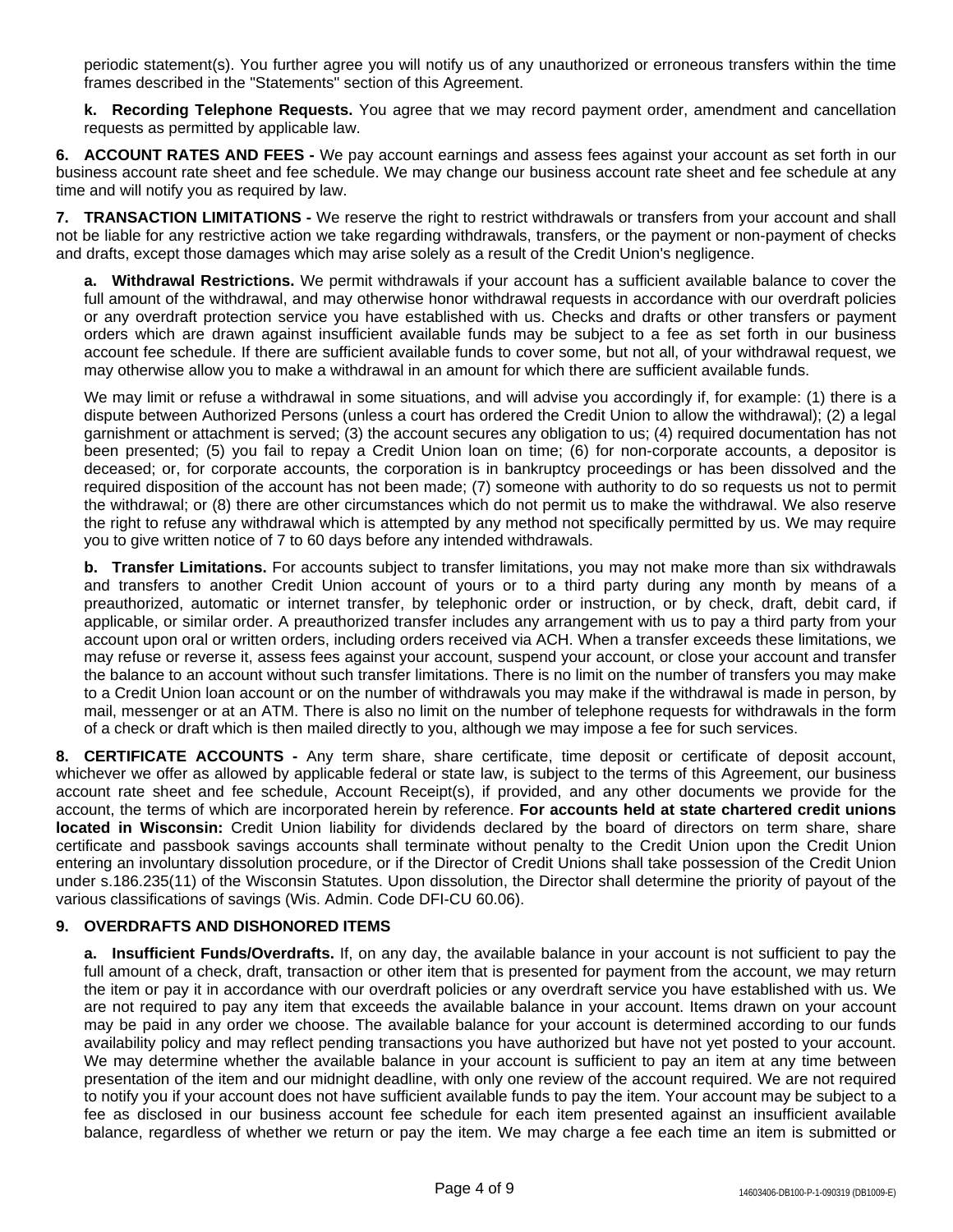resubmitted for payment; therefore, you may be assessed more than one fee as a result of a returned item and resubmission(s) of the returned item.

If you have established an overdraft service with us that links your share or deposit account with other Credit Union accounts of yours, you authorize us to transfer funds from those accounts to cover the amount of any items that exceed the available balance in your account as well as the amount of any fee assessed for the transfer. Such transfers may be made from another share or deposit account, an overdraft line-of-credit account, or other account you so designate. If we, at our discretion and as a courtesy to you, honor items that exceed the available balance in your account, the account will be overdrawn and you agree to repay the overdrawn amount, plus any fee assessed by us, in accordance with the requirements established in any other agreement with us that governs this overdraft protection service. By exercising our discretionary right to honor such items, we do not agree to honor them in the future.

**b. Dishonored Items.** We may redeposit an item taken for deposit, cash or other value, or we may return the item to you and charge your account. If your account does not contain a sufficient available balance to reimburse us for the amount of the item, you must repay us for the amount we are unable to collect from your account. If we choose to redeposit an item, we are not required to notify you that the item was returned unpaid. We may charge your account and/or seek recovery directly from you for any item that is returned due to your breach of warranty under the Uniform Commercial Code as adopted in the state where our main office is located.

**c. How Transactions are Posted to Your Account.** Basically, there are two types of transactions that affect your account: credits (deposits of money into your account) and debits (payments out of your account). It is important to understand how each is applied to your account so that you know how much money you have and how much is available to you at any given time. This section explains generally how and when we post transactions to your account.

**Credits.** Deposits are generally added to your account when we receive them. However, in some cases when you deposit a check, the full amount of the deposit may not be available to you at the time of deposit. Please refer to the Funds Availability Policy Disclosure provided at the time you opened your account for details regarding the timing and availability of funds from deposits.

**Debits.** There are several types of debit transactions. Common debit transactions are generally described below. Keep in mind that there are many ways transactions are presented for payment by merchants, and we are not necessarily in control of when transactions are received.

- **Checks.** When you write a check, it is processed through the Federal Reserve system. We receive data files of cashed checks from the Federal Reserve each day. The checks drawn on your account are compiled from these data files and paid each day. We process the payments from low to high dollar value.
- **ACH Payments.** We receive data files every day from the Federal Reserve with Automated Clearing House (ACH) transactions. These include, for example, automatic bill payments you have authorized. ACH transactions for your account are posted throughout the day in order of receipt.
- **PIN-Based Debit Card Purchase Transactions.** These are purchase transactions using your debit card for which a merchant may require you to enter your personal identification number (PIN) at the time of sale. They are processed through a PIN debit network. These transactions are similar to ATM withdrawal transactions because the money is usually deducted from your account immediately at the time of the transaction. However, depending on the merchant, a PIN-based transaction may not be immediately presented for payment.
- **Signature-Based Debit Card Purchase Transactions**. These are purchase transactions using your debit card that are processed through a signature-based network. Rather than entering a PIN, you typically sign for the purchase; however, merchants may not require your signature for certain transactions. Merchants may seek authorization for these types of transactions. The authorization request places a hold on funds in your account when the authorization is completed. The "authorization hold" will reduce your available balance by the amount authorized but will not affect your actual balance. The transaction is subsequently processed by the merchant and submitted to us for payment. This can happen hours or sometimes days after the transaction, depending on the merchant and its payment processor. These payment requests are received in real time throughout the day and are posted to your account when they are received.

The amount of an authorization hold may differ from the actual payment because the final transaction amount may not yet be known to the merchant when you present your card for payment. For example, if you use your debit card at a restaurant, a hold will be placed in an amount equal to the bill presented to you; but when the transaction posts, it will include any tip that you may have added to the bill. This may also be the case where you present your debit card for payment at gas stations, hotels and certain other retail establishments. We cannot control how much a merchant asks us to authorize, or when a merchant submits a transaction for payment.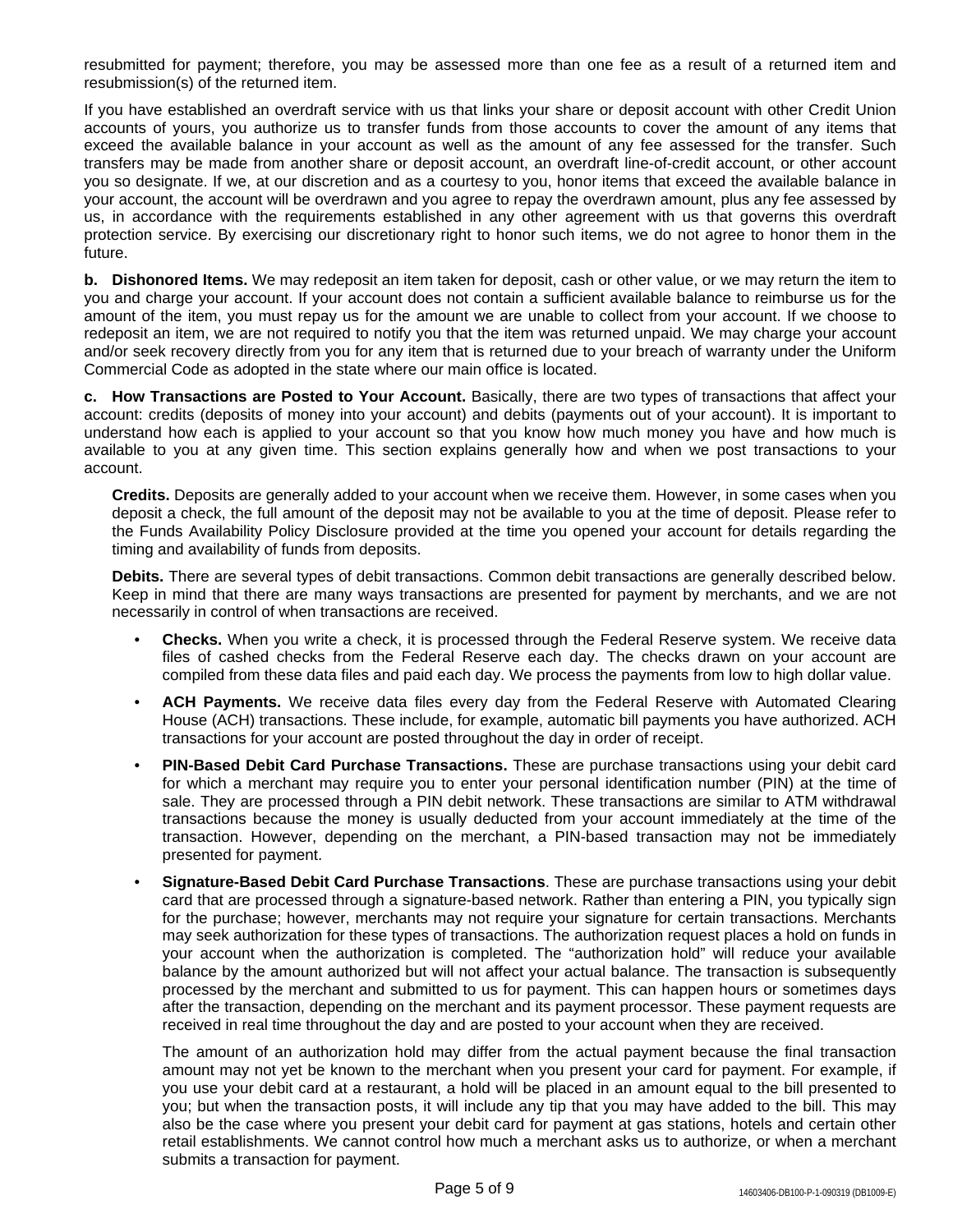This is a general description of certain types of transactions. These practices may change, and we reserve the right to pay items in any order we choose as permitted by law.

**d. Understanding Your Account Balance.** Your checking account has two kinds of balances: the actual balance and the available balance. Your actual balance reflects the full amount of all deposits to your account as well as payment transactions that have been posted to your account. It does not reflect checks you have written and are still outstanding or transactions that have been authorized but are still pending. Your available balance is the amount of money in your account that is available for you to use. Your available balance is your actual balance less: (1) holds placed on deposits; (2) holds on debit card or other transactions that have been authorized but are not yet posted; and (3) any other holds, such as holds related to pledges of account funds and minimum balance requirements or to comply with court orders. We use your available balance to determine whether there are sufficient funds in your account to pay items, including checks and drafts, as well as ACH, debit card and other electronic transactions. Pending transactions and holds placed on your account may reduce your available balance and may cause your account to become overdrawn regardless of your actual balance. In such cases, subsequent posting of the pending transactions may further overdraw your account and be subject to additional fees. You should assume that any item which would overdraw your account based on your available balance may create an overdraft. You may check your available balance online at www.snofalls.com, at an ATM, by visiting a credit union branch or by calling us at (425) 888-4004.

**10. CHECKS OR DRAFTS PRESENTED FOR PAYMENT IN PERSON -** We may refuse to accept any check or draft drawn on your account that is presented for payment in person. Such refusal shall not constitute a wrongful dishonor of the check or draft, and we shall have no liability for refusing payment. If we agree to cash a check or draft that is presented for payment in person, we may require the presenter to pay a fee. Any applicable fees for cashing checks or drafts are stated in our business account fee schedule.

**11. POSTDATED AND STALEDATED CHECKS OR DRAFTS -** You agree not to draw or issue any check or draft that is postdated. If you draw or issue a check or draft that is payable on a future date, we will have no liability if we pay the check or draft before its payment date. You agree not to deposit checks, drafts, or other items before they are properly payable. We are under no obligation to pay a check or draft drawn on your account that is presented more than six months after the date it was written; however, if the check or draft is paid against your account, we will have no liability for such payment.

**12. FOREIGN CURRENCY -** All checks or drafts drawn on your account shall be payable in currency of the United States. You agree not to draw a check or draft that is payable in any foreign currency. If you give us an order to pay a check or draft in a foreign currency, we have the right to return the check or draft unpaid. However, if we pay the check or draft, we will not be responsible for the currency conversion or any fees assessed for collection, and you will be bound by our determination of the currency conversion rate, the data used and the manner in which we make the conversion.

## **13. STOP PAYMENT ORDERS**

**a. Stop Payment Order Request.** Any Authorized Person may request a stop payment order on any check or draft drawn on your account. To be binding, the order must accurately describe the check or draft, including the exact account number, check or draft number, and amount of the check or draft. This exact information is necessary for the Credit Union to identify the check or draft. If we receive incorrect or incomplete information, we will not be responsible for failing to stop payment on the check or draft. In addition, we must receive sufficient advance notice of the stop payment order to allow us a reasonable opportunity to act on it. If we recredit your account after paying a check or draft over a valid and timely stop payment order, you agree to sign a statement describing the dispute with the payee, to transfer to us all of your rights against the payee or other holders of the check or draft, and to assist us in any legal action.

**For accounts held at credit unions located in the state of New York:** Payment on any certified check, cashier's check, teller's check, or any other check, draft, or payment guaranteed by us may be stopped only according to the provisions of Section 4-403 of the Uniform Commercial Code as enacted by the state of New York. **For accounts held at credit unions located in states other than New York:** You may not stop payment on any certified check, cashier's check, teller's check or any other check, draft or payment guaranteed by us.

**b. Duration of Order.** You may make an oral stop payment order which will lapse within 14 calendar days unless you confirm it in writing, or in a record if allowed by applicable law, within that time. A written stop payment order is effective for six months and may be renewed from time to time in writing, or in a record if allowed by applicable law. We do not have to notify you when a stop payment order expires. **For accounts held at credit unions located in the states of Florida and Texas:** We have the right to refuse to accept oral stop payment orders and may require that all stop payment orders be made in writing or in a record as allowed by applicable law.

**c. Liability.** Fees for stop payment orders are set forth on our business account fee schedule. Although payment of an item may be stopped, you may remain liable to any item holder, including us. You have the burden of establishing the fact and amount of loss resulting from the payment of an item contrary to a binding stop payment order. You agree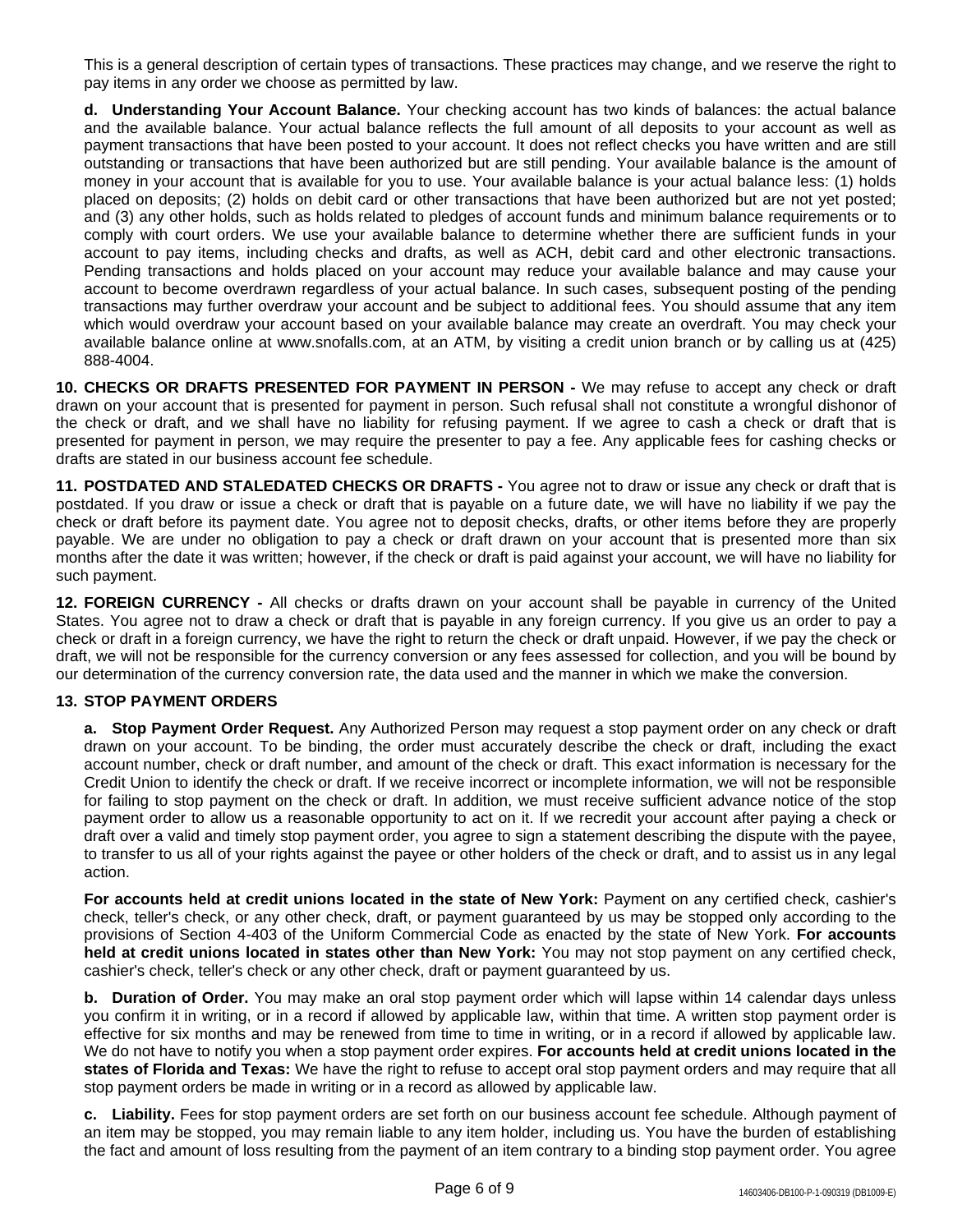to indemnify and hold the Credit Union harmless from all costs, including attorney's fees and all damages or claims related to our refusal to pay an item, as well as claims of the Account Owner or of any payee or endorsee for failing to stop payment of an item as a result of incorrect information provided by you.

**14. CREDIT UNION LIABILITY -** If we do not properly complete a transaction according to this Agreement, we will be liable for your losses or damages not to exceed the amount of the transaction, except as otherwise provided by law or elsewhere in this Agreement. We will not be liable if, for example: (1) your account contains an insufficient available balance for the transaction; (2) circumstances beyond our control prevent the transaction; (3) your loss is caused by your or another financial institution's negligence; or (4) your account funds are subject to legal process or other claim. We are not liable if checks, drafts or other items were forged or altered so that the forgery or alteration could not be reasonably detected. We will not be liable for consequential damages, except liability for wrongful dishonor. We are not responsible for a check or draft that is paid by us if we acted in a commercially reasonable manner and exercised ordinary care. We exercise ordinary care if our actions or nonactions are consistent with applicable state law, federal reserve regulations and operating letters, clearinghouse rules, and general banking practices followed in the area we serve. You grant us the right, in making payments of deposited funds, to rely exclusively on the form of the account and the terms of this Agreement. Any conflict between what you or our employees may say or write will be resolved by reference to this Agreement.

**15. UNAUTHORIZED USE OF CHECK OR DRAFT WRITING AND FACSIMILE SIGNATURE EQUIPMENT -** You are responsible for maintaining the security of all facsimile signatures, check or draft writing equipment and supplies. You must promptly notify us in writing of the loss or theft of any checks or drafts or the unauthorized use of facsimile signature equipment, as well as the circumstances surrounding the loss, theft or unauthorized use. We are not liable for any unauthorized use of a facsimile signature.

**16. PLEDGE, RIGHT OF OFFSET AND STATUTORY LIEN -** Unless prohibited by law, you pledge and grant as security for all obligations you may have now or in the future, except obligations secured by your principal residence, all shares and dividends and all deposits and interest, if any, in all accounts you have with us now and in the future. If you pledge a specific dollar amount in your account(s) for a loan, we will freeze the funds in your account(s) to the extent of the outstanding balance of the loan or, if greater, the amount of the pledge if the loan is a revolving loan. Otherwise, funds in your pledged account(s) may be withdrawn unless you are in default. You agree we have the right to offset funds in any of your accounts against any obligation owed to us. Federal or state law, depending on whether we have a federal or state charter, gives us a lien on all shares and dividends and all deposits and interest, if any, in the account(s) you have with us now and in the future. Except as limited by state or federal law, the statutory lien gives us the right to apply the balance of all your accounts to any obligation on which you are in default. After you are in default, we may exercise our statutory lien rights without further notice to you.

Your pledge and our statutory lien rights will allow us to apply the funds in your account(s) to what you owe **when you are in default, except as limited by state or federal law.** If we do not apply or offset the funds in your account(s) to satisfy your obligation, we may place an administrative freeze on your account(s) in order to protect our statutory lien rights and may apply or offset the funds in your account(s) to the amount you owe us at a later time. The statutory lien and your pledge does not apply to any Individual Retirement Account or any other account that would lose special tax treatment under state or federal law if given as security. By not enforcing our right to apply or offset funds in your account(s) to your obligations that are in default, we do not waive our right to enforce these rights at a later time.

**17. TRANSFER OF ACCOUNT -** All accounts are nonassignable and nontransferable to third parties except by us.

**18. LEGAL PROCESS -** If any legal action is brought against your account, we may pay out funds according to the terms of the action or refuse any payout until the dispute is resolved, as permitted by law. Any expenses or attorney's fees we incur responding to legal process may be charged against your account without notice, unless prohibited by law. Any legal process against your account is subject to our lien and security interest.

**19. ACCOUNT INFORMATION -** Upon request, we will give you the name and address of each agency from which we obtain a credit report regarding your account. We agree not to disclose account information to third parties except when: (1) it is necessary to complete a transaction; (2) the third party seeks to verify the existence or condition of your account in accordance with applicable law; (3) such disclosure is made to comply with the law or an order issued by a court or government agency; (4) you give us written permission; or (5) as otherwise permitted by applicable law. We may provide information to credit bureaus about an insolvency, delinquency, late payment or default on your account to include in your credit report.

## **20. NOTICES**

**a. Name or Address Changes.** You are responsible for promptly notifying us of any address or name change. The Credit Union is only required to attempt to communicate with you at the most recent address you have provided to us. If we attempt to locate you, we may impose a service fee as set forth on our business account fee schedule.

**b. Notice of Amendments.** Except as prohibited by applicable law, we may at any time change the terms of this Agreement. We will notify you, in a manner we deem appropriate under the circumstances, of any changes in terms, rates, or fees as required by law.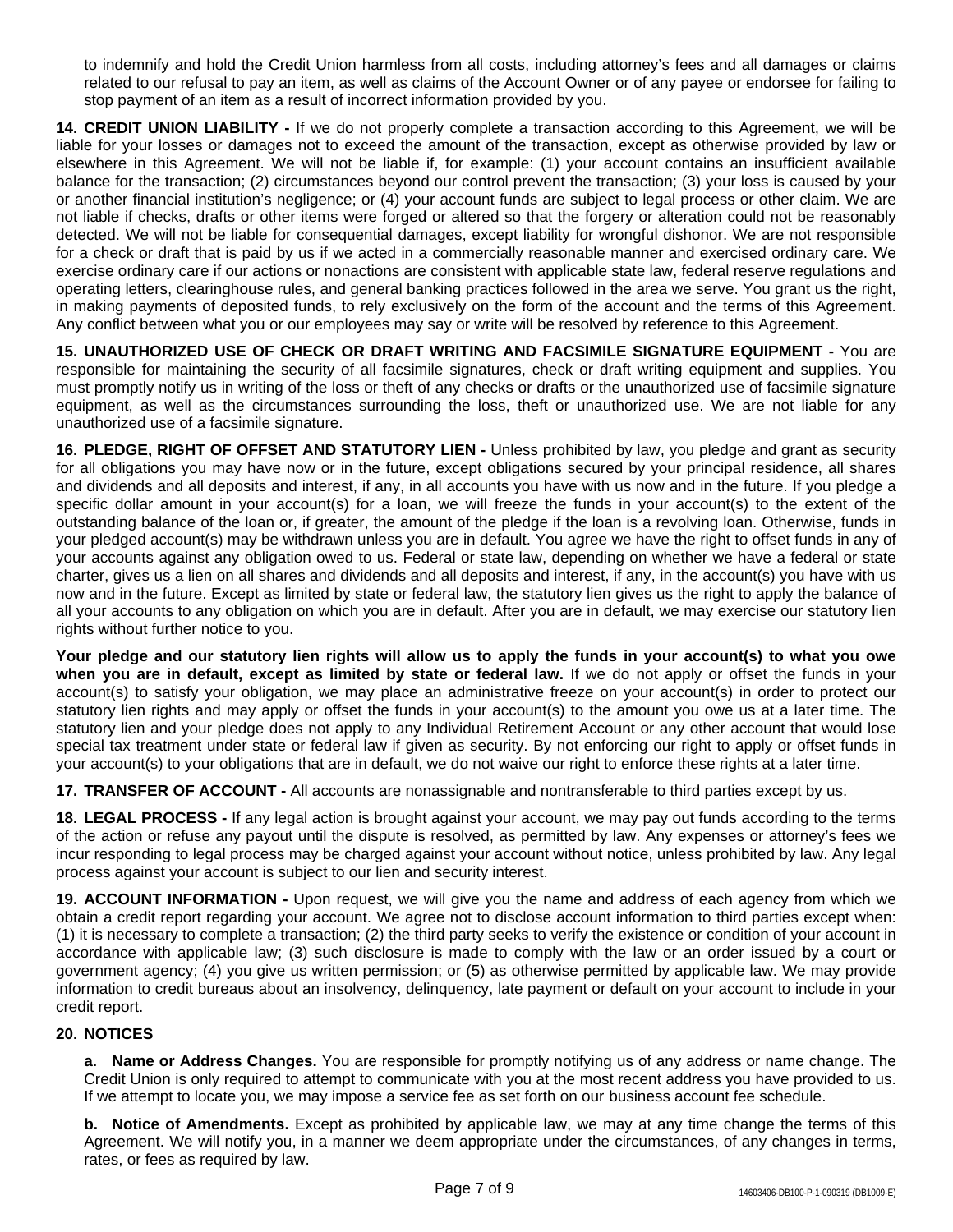**c. Effect of Notice.** Any written notice you give us is effective when we receive it. Any written notice we give to you is effective when it is provided electronically or is deposited in the U.S. mail, postage prepaid and addressed to you at your statement mailing address, and will be effective whether or not received by you.

**d. Electronic Notices.** If you have agreed to receive notices electronically, we may send you notices electronically and discontinue mailing paper notices to you until you notify us that you wish to reinstate receiving paper notices.

**21. TAXPAYER IDENTIFICATION NUMBER AND BACKUP WITHHOLDING -** You agree that we may withhold taxes from any dividends or interest earned on your account as required by federal, state or local law or regulations. Your failure to furnish a correct Taxpayer Identification Number (TIN) or meet other requirements may result in backup withholding. If your account is subject to backup withholding, we must withhold and pay to the Internal Revenue Service a percentage of dividends, interest, and certain other payments. If you fail to provide your TIN within a reasonable time, we will close your account and return the balance to you, less any applicable service fees.

### **22. STATEMENTS**

**a. Contents.** If we provide a periodic statement for your account, you will receive a statement that shows the transactions and activity on your account during the statement period. For share draft or checking accounts, you understand and agree that your original check or draft, when paid, becomes property of the Credit Union and may not be returned to you, but copies may be retained by us or payable through financial institutions and made available upon your request. You understand and agree that statements are made available to you on the date they are mailed to you or, if you have requested, on the date they are made available to you electronically. You also understand and agree that checks, drafts or copies thereof are made available to you on the date the statement is mailed to you or is provided to you electronically, even if the checks or drafts do not accompany the statement.

**b. Examination.** You are responsible for promptly examining each statement upon receiving it and reporting any irregularities to us. If you fail to report to us, within a reasonable time after receiving your statement, any irregularities, such as forged, altered, unauthorized, unsigned, or otherwise fraudulent items drawn on your account, erroneous payments or transactions, or other discrepancies that are reflected on your statement we will not be responsible for your loss. In addition, we will not be responsible for any such items, payments, transactions, or other discrepancies reflected on your statement if you fail to notify us within 33 days of the date we sent or otherwise provided the statement to you. We also will not be liable for any items that are forged or altered in a manner not detectable by a reasonable person, including the unauthorized use of facsimile signature equipment.

**c. Notice to the Credit Union.** You agree that the Credit Union's retention of checks or drafts does not alter or waive your responsibility to examine your statements or the time limit for notifying us of any errors. The statement will be considered correct for all purposes, and we will not be liable for any payment made or charge to your account unless you notify us in writing within the above time limit for notifying us of any errors.

If timely notice is given, we reserve the right to make a final reasonable determination regarding whether and in what amount any adjustment shall be made. If you fail to receive a periodic statement, you agree to notify us within 14 days of the time you regularly receive a statement.

**d. Address.** If we mail you a statement, we will send it to the last known address shown in our records. If you have requested that we send your statement electronically, we will send it to the last e-mail address shown in our records.

**23. INACTIVE ACCOUNTS -** As allowed by applicable law, we may classify your account as inactive or dormant and assess a fee if you have not made any transactions in your account over a specified period of time. The period of inactivity, the fee for servicing an inactive or dormant account, and the minimum balance required to avoid the service fee, if any, are set forth in our business account fee schedule. You authorize us to transfer funds from another account of yours to cover any service fees, if applicable. To the extent allowed by law, we reserve the right to transfer all funds in an inactive or dormant account to an account payable or reserve account and to suspend any further account statements. If a deposit or withdrawal has not been made on the account and we have had no other sufficient contact with you within the period specified by state law, the account will then be presumed to be abandoned. Funds in abandoned accounts will be reported and remitted in accordance with state law. Once funds have been turned over to the state, we have no further liability to you for such funds. If you choose to reclaim such funds, you must apply to the appropriate state agency.

**24. TERMINATION OF ACCOUNT -** We may terminate your account at any time without prior notice to you or may require you to close your account and apply for a new account. We are not responsible for payment of any check, draft, transfer or item after your account is terminated; however, if we pay a check, draft, transfer or other item after termination, you agree to reimburse us for the amount of our payment as well as any applicable fees.

You may terminate this Agreement by closing all of your accounts. If your account is a dividend or interest-bearing account, any deposit or part of a deposit that we have returned or attempted to return to you upon termination of your account will no longer bear dividends or interest, as applicable. When the account is closed, you will receive the balance remaining in the account after we have made all appropriate deductions and charges. The termination of this Agreement